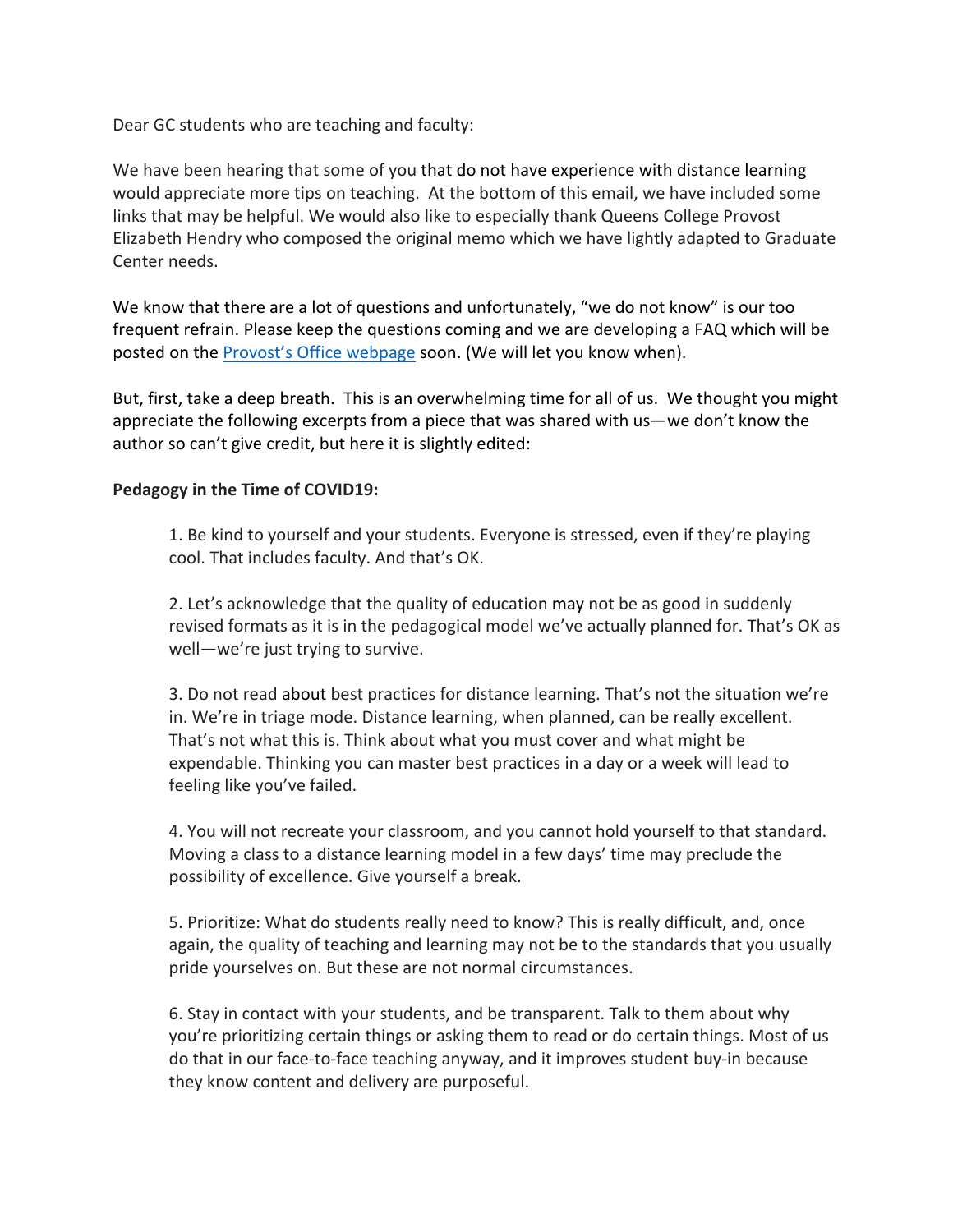7. The GC has pedagogical experts on academic technology that you may have only been dimly aware of until now. Be kind to these colleagues. They are suddenly very slammed, but they have compiled many great resources for you use: https://continuity.commons.gc.cuny.edu/

8. If you're making videos, student viewership drops off precipitously at five minutes. Make them capsule videos if you make them. And consider providing a summary/transcription of your video to ensure accessibility for your students. Do not assume your audio is good enough or that students can understand without transcription. This is like using a microphone at meetings—it doesn't matter if you don't need it; someone else does and they don't want to ask.

9. Make assignments low or no stakes if you're using a new platform. Get students used to just using the platform. Then you can do something higher stakes. Do not ask students to do a high-stakes exam or assignment on a new platform.

10. If you're teaching undergraduates, be particularly kind to your graduating seniors. They're already panicking, and this isn't going to help. If you teach a class where they need to have completed something for certification, to apply to grad school, or whatever, figure out plan B. But talk to them. Radio silence, even if you're working on a solution, is not okay.

## **Useful Links**

- The Association of College and University Educators created a website with very easy steps to introduce faculty to distance learning: Online Teaching Toolkit, http://acue.org/online-teaching-toolkit/
- Many of the CUNY campuses' Teaching and Learning Centers have created extensive online resources you many find helpful. A not exhaustive list

Graduate Center https://continuity.commons.gc.cuny.edu/ CUNY Central https://www.cuny.edu/coronavirus/faq-for-faculty-and-staff/ Queens College https://keepteaching.qc.cuny.edu/ Baruch https://blogs.baruch.cuny.edu/ctl/ Brooklyn College http://www.brooklyn.edu/web/academics/centers/ctl.php Hunter College https://acert.hunter.cuny.edu/ College of Staten Island https://www.csi.cuny.edu/faculty-staff/facultycenter-professional-development John Jay College http://www.jjay.cuny.edu/teaching-and-learning-center-tlc